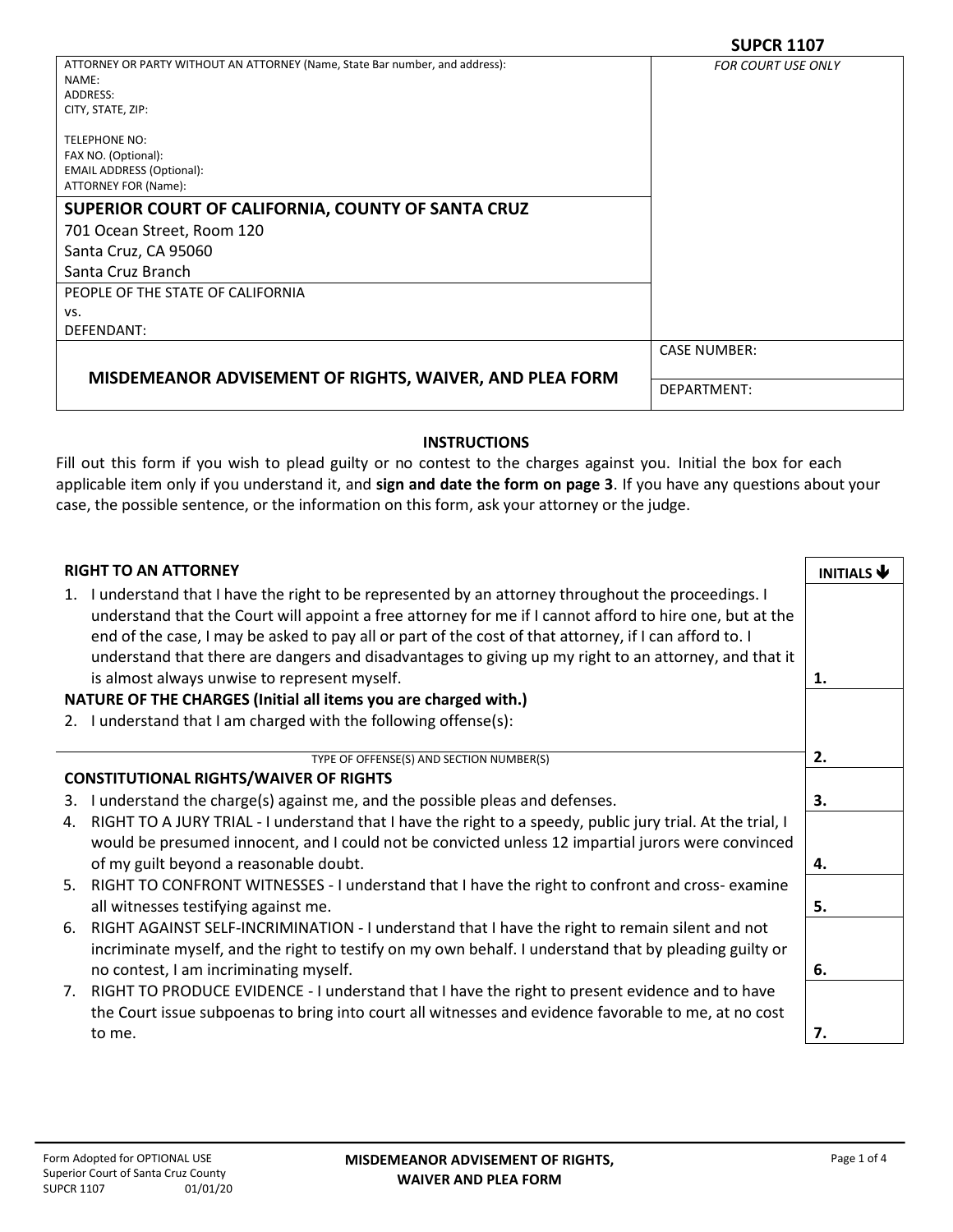| PEOPLE OF THE STATE OF CALIFORNIA vs. | <b>CASE NUMBER:</b> |
|---------------------------------------|---------------------|
| DEFENDANT:                            |                     |

#### **RIGHTS ON CHARGES OF PRIOR CONVICTIONS(S) AND PROBATION VIOLATION(S)**

8. If applicable - I understand that I have the right to an attorney, the right to a jury trial, the right to confront witnesses, the right against self-incrimination, and the right to produce evidence for all charges against me, including any charged prior convictions(s) or probation violation(s). However, for a charge of violating probation, I do not have the right to a jury trial, although I do have the right to a hearing before a judge. LIST SANTA CRUZ CASE NUMBERS:

\_\_\_\_\_\_\_\_\_\_\_\_\_\_\_\_\_\_\_\_\_\_\_\_\_\_\_\_\_\_\_\_\_\_\_\_\_\_\_\_\_\_\_\_\_\_\_\_\_\_\_\_\_\_\_\_\_\_\_\_\_\_\_\_\_\_\_\_\_\_\_\_\_\_\_\_\_\_\_\_\_\_

#### **WAIVER OF RIGHTS**

- 9. I give up my rights to an attorney, and I choose to represent myself (does not apply if you have an attorney).
- 10. I give up my rights to a jury trial. **10.**
- 11. I give up my right to confront and cross-examine witnesses. **11.**
- 12. I give up my right to remain silent and to not incriminate myself. **12.**
- 13. I give up my right to produce evidence and witnesses on my own behalf. **13.**

#### **CONSEQUENCES OF PLEA OF GUILTY OR NO CONTEST**

| 14. Penalty: I understand that the possible consequences for the offense(s) charged include the |  |
|-------------------------------------------------------------------------------------------------|--|
| following:                                                                                      |  |

|                            | 0             | 6 mos/364 days                                                                                                        | \$0            | \$1000 |
|----------------------------|---------------|-----------------------------------------------------------------------------------------------------------------------|----------------|--------|
| <b>SECTION NUMBER</b>      | JAIL - MIN.   | MAX.                                                                                                                  | $FINE - MIN.$  | MAX.   |
| OTHER CONSEQUENCES:        |               | <u> 1989 - Johann John Stoff, deutscher Stoffen und der Stoffen und der Stoffen und der Stoffen und der Stoffen u</u> |                |        |
|                            | 0             | $6 \text{ mos}/364 \text{ days}$ $\frac{\text{$0}}{20}$                                                               |                | \$1000 |
| <b>SECTION NUMBER</b>      | JAIL - MIN.   | MAX.                                                                                                                  | $FINE - MIN.$  | MAX.   |
|                            |               |                                                                                                                       |                |        |
|                            |               | $0 \qquad 6 \text{ mos}/364 \text{ days} \qquad $0$                                                                   |                | \$1000 |
| <b>SECTION NUMBER</b>      | $JAIL - MIN.$ | MAX.                                                                                                                  | $FINE - MIN.$  | MAX.   |
|                            |               |                                                                                                                       |                |        |
| SECTION NUMBER             | JAIL - MIN.   | MAX.                                                                                                                  | $FINE - MIN.$  | MAX.   |
|                            |               |                                                                                                                       |                |        |
|                            |               |                                                                                                                       |                |        |
| SECTION NUMBER JAIL - MIN. |               | MAX.                                                                                                                  | $FINE - MIN$ . | MAX.   |
|                            |               |                                                                                                                       |                |        |
| SECTION NUMBER             | JAIL – MIN.   | MAX.                                                                                                                  | $FINE - MIN.$  | MAX.   |
|                            |               |                                                                                                                       |                |        |
|                            |               |                                                                                                                       |                |        |

increase the amount I must pay. I will also be ordered to make restitution and to pay a restitution fine of \$100 to \$1,000 unless the Court finds compelling and extraordinary reasons not to do so. **15.** 16. I understand that if I am not a citizen, a plea of guilty or no contest could result in my deportation,

exclusion from admission to this country, or denial of naturalization. **16.**

17. I understand that a plea of no contest (Nolo Contendre) will have exactly the same effect in this case **17.**

**8.**

**9.**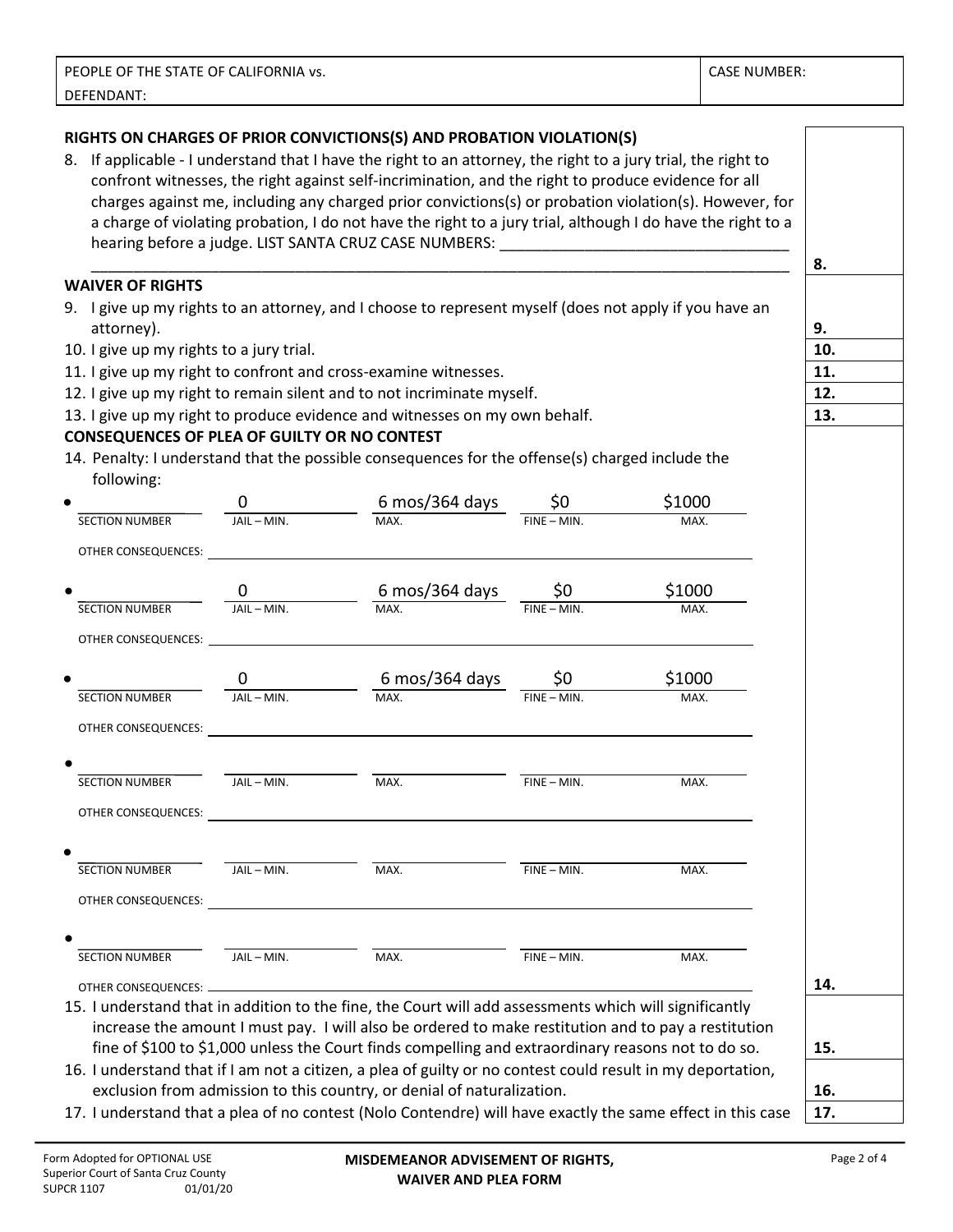| PEOPLE OF THE STATE OF CALIFORNIA vs.                                                                                                                                                                              | <b>CASE NUMBER:</b> |  |
|--------------------------------------------------------------------------------------------------------------------------------------------------------------------------------------------------------------------|---------------------|--|
| DEFENDANT:                                                                                                                                                                                                         |                     |  |
|                                                                                                                                                                                                                    |                     |  |
| as a plea of guilty, but it cannot be used against me in a civil lawsuit which is based upon, or growing<br>out of the act upon which criminal prosecution is based, unless the offense is punishable as a felony. |                     |  |
| 18. I understand that any plea entered in this case may be grounds for violating probation or parole<br>which has previously been granted to me in any other case.                                                 |                     |  |
| PLEA(S)                                                                                                                                                                                                            |                     |  |
| 19. I hereby freely and voluntarily plead (circle one)<br><b>GUILTY</b><br>NO CONTEST                                                                                                                              | to:                 |  |
|                                                                                                                                                                                                                    |                     |  |
|                                                                                                                                                                                                                    |                     |  |
| LIST CHARGE(s)                                                                                                                                                                                                     | 19.                 |  |
| 20. I understand that I have the right to a delay of from 6 hours to 5 days prior to being sentenced. I give                                                                                                       |                     |  |
| up this right and agree to be sentenced at this time.                                                                                                                                                              | 20.                 |  |
| 21. If applicable – I freely and voluntarily admit the prior conviction(s) I listed on this form. I understand                                                                                                     |                     |  |
| that this admission will increase the penalties which are imposed on me.                                                                                                                                           | 21.                 |  |
| 22. If applicable – I freely and voluntarily admit the probation violation(s) I listed on this form and give                                                                                                       |                     |  |
| up my right to a hearing before a judge regarding the probation violations(s).                                                                                                                                     | 22.                 |  |
|                                                                                                                                                                                                                    |                     |  |
|                                                                                                                                                                                                                    |                     |  |

|  | <b>ATTORNEY STATEMENT</b> |
|--|---------------------------|
|  |                           |

**\*\* DEFENDANT'S SIGNATURE: DATE:** 

I am the attorney of record for the defendant. I have reviewed the form and any addenda with my client. I have explained each of the defendant's rights to the defendant and answered all of the defendant's questions with regard to this plea. I have also discussed the facts of the defendant's case with the defendant, and explained the consequences of this plea, the elements of the offense(s), and the possible defenses. I concur in this plea and in the defendant's decision to waive his or her constitutional rights.

SIGNATURE OF DEFENDANT'S ATTORNEY **EXECUTE A SIGNATURE OF DEFENDANT'S ATTORNEY INTERPRETER'S STATEMENT (if applicable)** I, having been sworn or having a written oath on file, certify that I truly translated this form to the defendant in the language indicated below. The defendant stated that (s)he understood the contents of the form, and then (s)he initialed and signed the form. Language:  $\Box$  Spanish  $\Box$  Other (specify): COURT INTERPRETER'S SIGNATURE TYPE OR PRINT NAME DATE